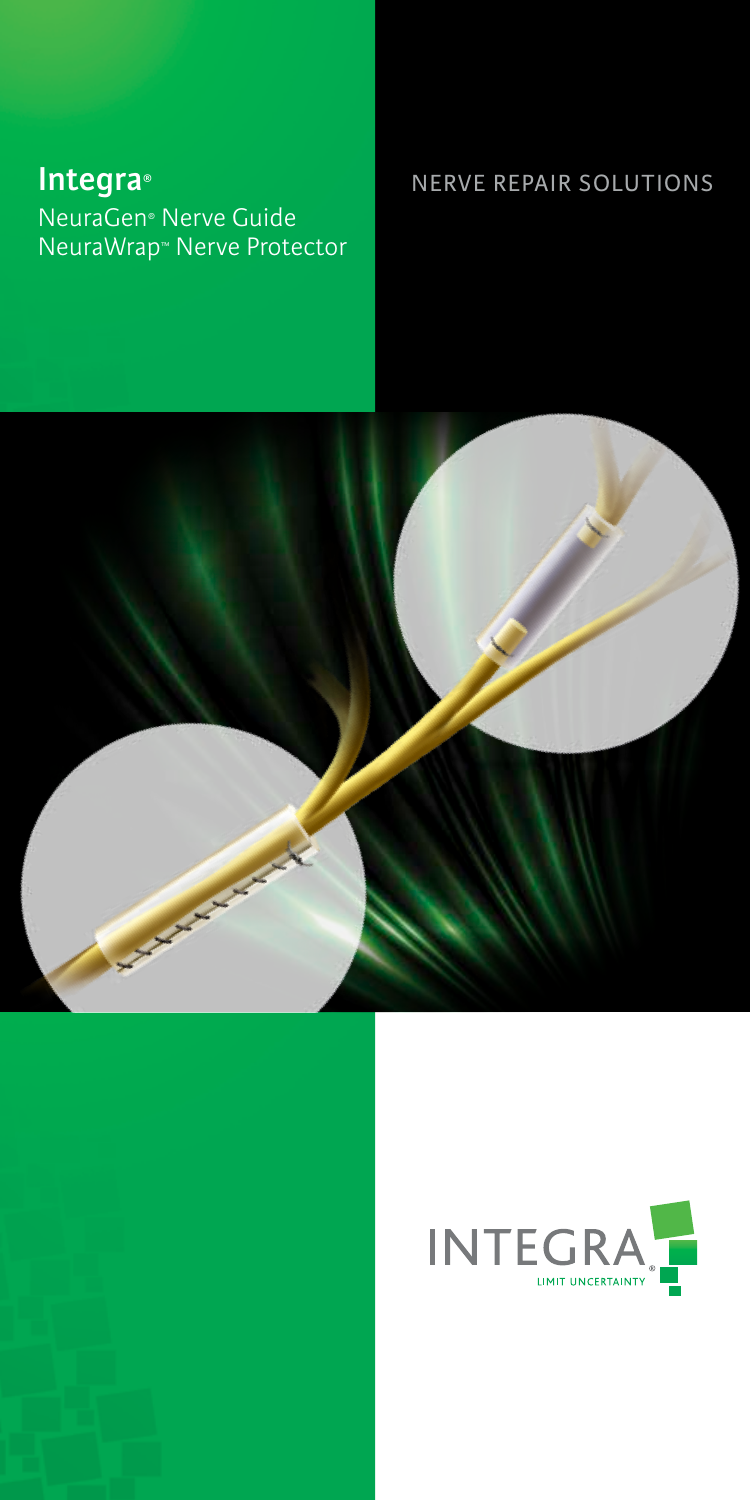# **Time-Tested. Optimally-Designed. Proven Performance.1,2**

## **Electron Microscopy of NeuraGen® Nerve Guide**

Semi-permeable, Smooth, Inner Membrane



Porous Outer Layer



## **Electrophysiological Recovery4**

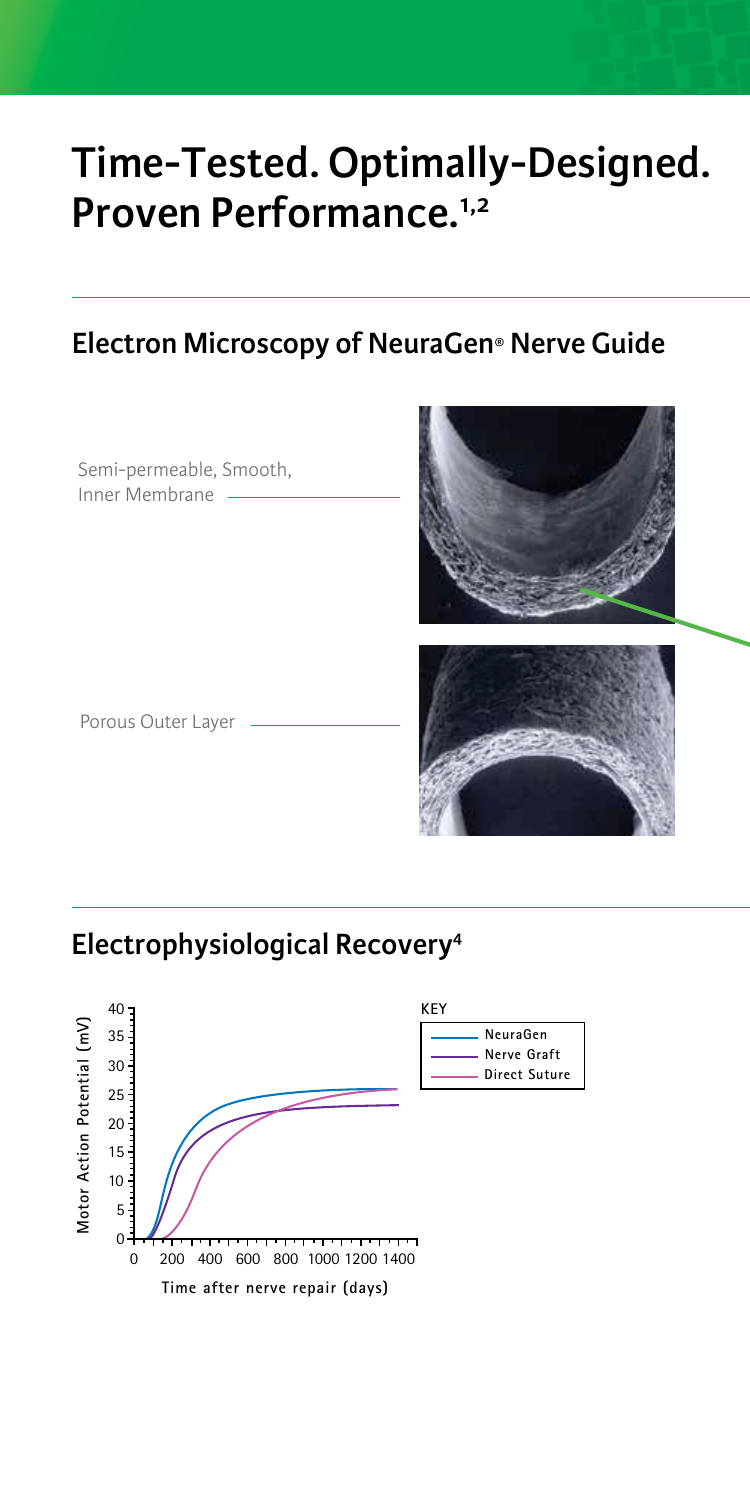## **Matrix Innovation Collagen Conduit Designed to Enhance Regenerative Growth Environment**

- Ideally engineered pore size<sup>3</sup>
- Controlled rate of resorption4
- Flexible and pliable3
- Compression resistant3



### **Proven Positive Performance for Peripheral Nerve Repair**

- Equivalent functional recovery compared to direct suture<sup>1,4</sup>
- Equivalent outcomes to nerve graft over short nerve gaps<sup>1,5</sup>
- Favorable clinical results compared to direct suture and nerve grafting<sup>2</sup>
- Pre-clinical studies demonstrate superior results over other nerve conduits<sup>6</sup>

# **Collagen Experts With an Extended History of Collagen**

**1970 -1980s** Collagen Matrix Development

**1985** GENERAL SURGERY Helistat® Absorbable Collagen Hemostatic Sponge

### **1996**

BURN SURGERY Integra® Dermal Regeneration Template

#### **1999**

**NEUROSURGERY** DuraGen® Dural Graft Matrix

### **2001**

**PERIPHERAL NERVE SURGERY NeuraGen® Nerve Guide**

### **2002**

PLASTIC & RECONSTRUCTIVE Integra™ Bilayer Matrix Wound Dressing

**2003** NEUROSURGERY DuraGen Plus® Dural Regeneration Matrix

**2004 PERIPHERAL NERVE SURGERY NeuraWrap™ Nerve Protector**

**2004** PLASTIC & RECONSTRUCTIVE Integra™ Matrix Wound Dressing

**2005**

PLASTIC & RECONSTRUCTIVE TenoGlide® Tendon Protector Sheet

**2007** PLASTIC & RECONSTRUCTIVE Integra™ Flowable Wound Matrix

 $\overline{\phantom{a}}$ 

**Over 12M Collagen Implants Distributed7**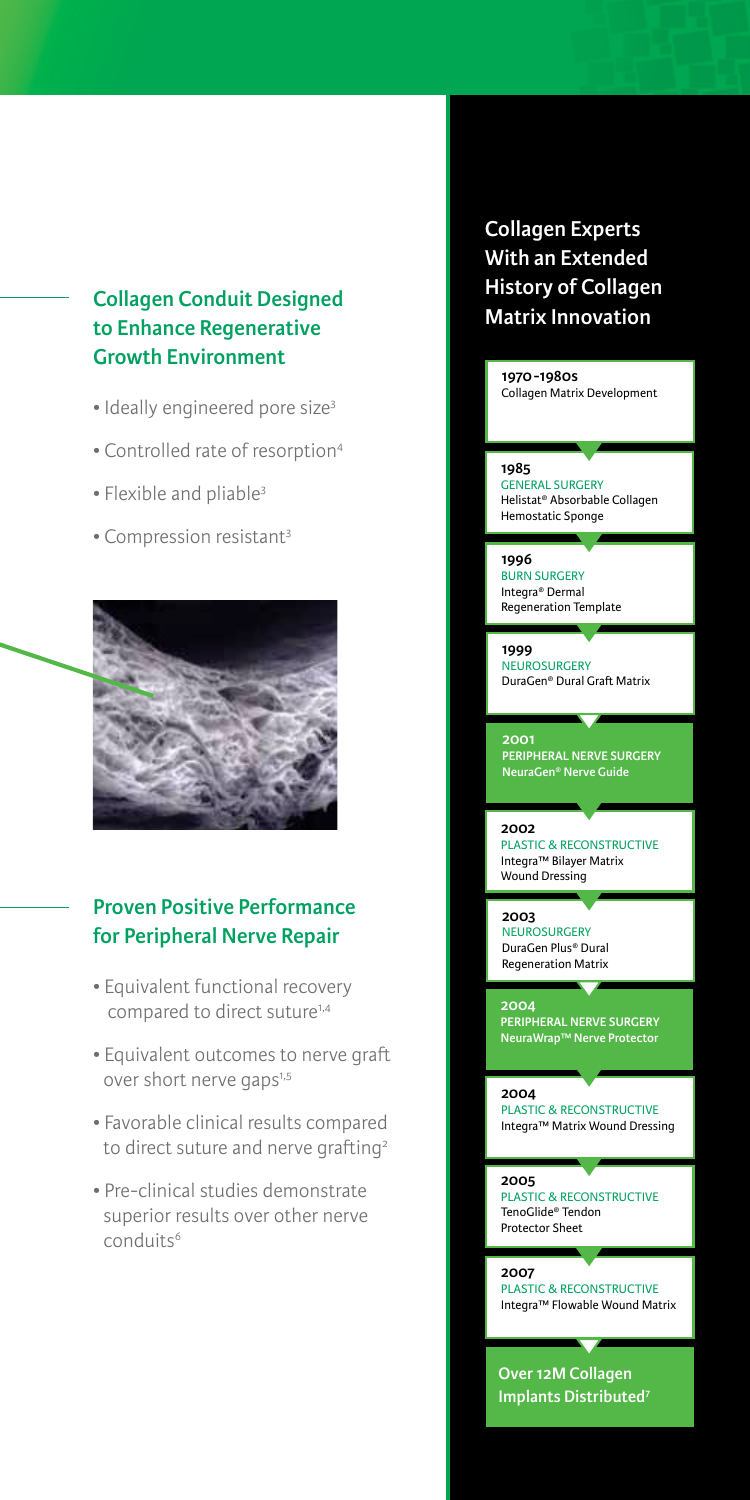# **What is the Problem?**



Completely Severed Nerve

# **Disease State**



Compressed, Scarred, or Partially Injured Nerve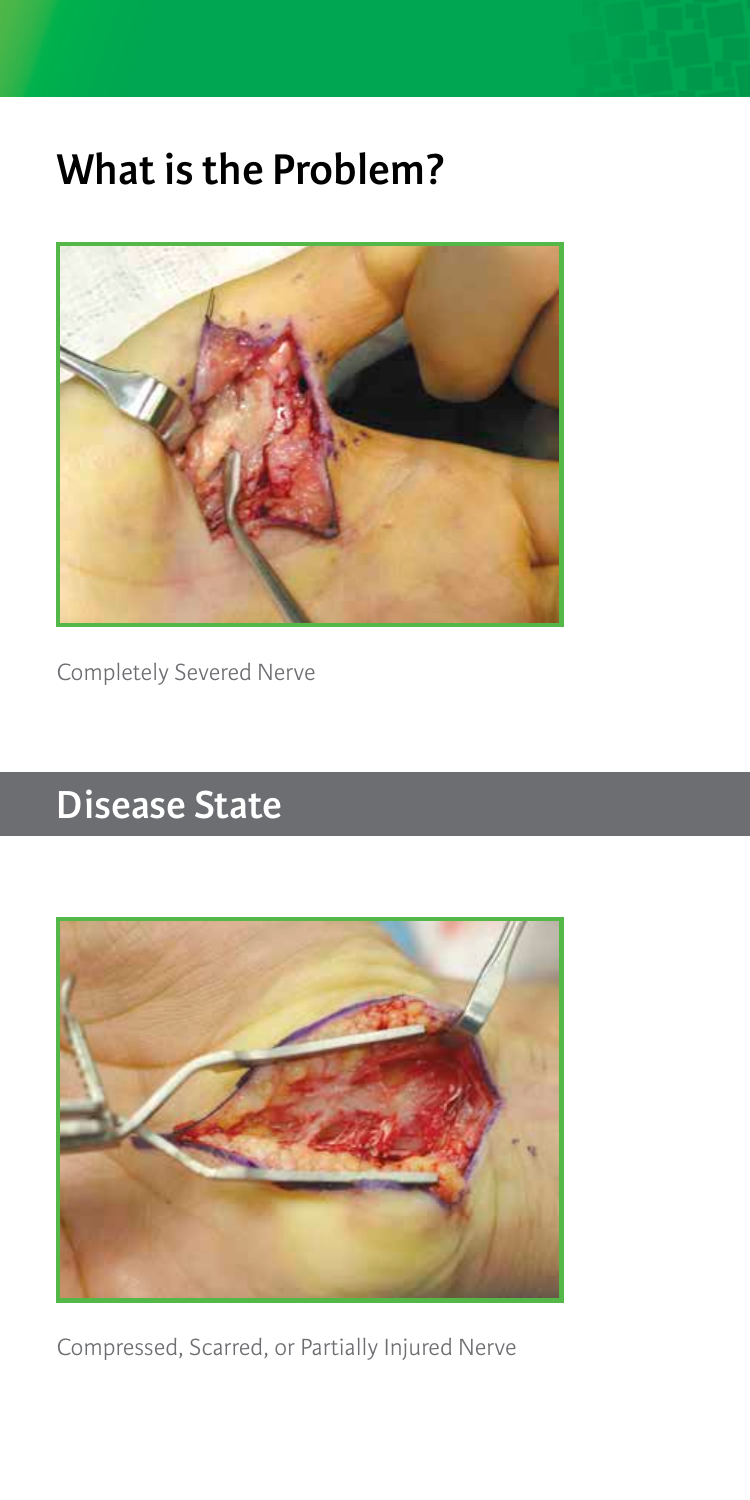# **What is Our Solution?**

# **NeuraGen® Nerve Guide**

## **Semi-Permeable, Absorbable Type I Collagen Tube**

- Protective environment across nerve discontinuities4
- Isolated conduit environment guiding axonal regrowth4
- Absorption via normal metabolic pathways



#### **Indications:**

NeuraGen® Nerve Guide is indicated for the repair of peripheral nerve discontinuities where gap closure can be achieved by flexion of the extremity.

### **Contraindications:**

NeuraGen Nerve Guide is contraindicated for patients with a known history of hypersensitivity to bovine derived materials.

# **Intended Use**

# **NeuraWrap™ Nerve Protector**

## **Biocompatible, Highly Purified Type I Collagen Structure**

- Nerve protection following decompression procedures<sup>3,8</sup>
- Nerve isolation in traumatized wound beds<sup>3,8</sup>
- Closure around partially severed nerves<sup>8</sup>



**Indications:** 

NeuraWrap™ Nerve Protector is indicated for the management of peripheral nerve injuries in which there has been no substantial loss of nerve tissue.

### **Contraindications:**

NeuraWrap Nerve Protector is contraindicated for patients with a known history of hypersensitivity to bovine derived materials.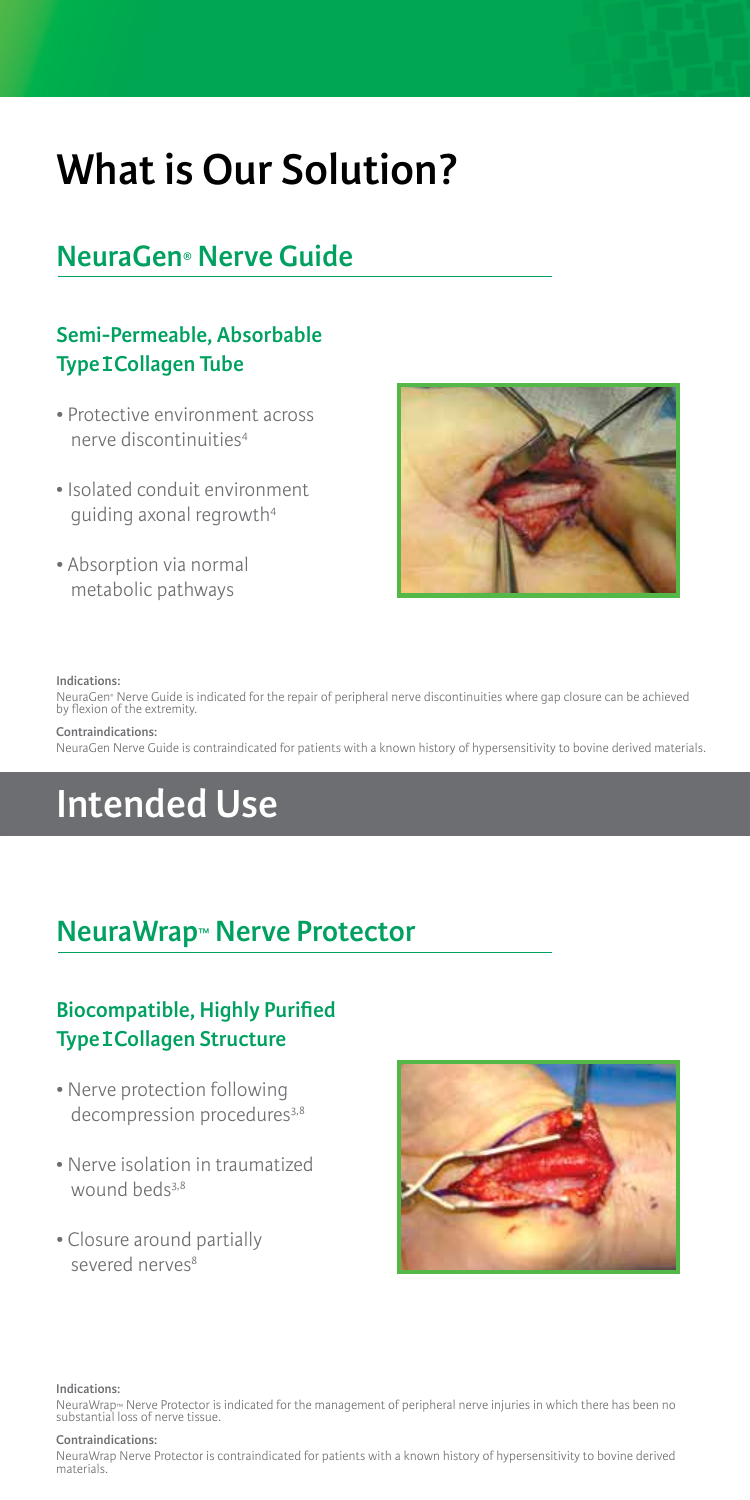# **What is the Process?**

## **Application of NeuraGen Nerve Guide**

- 1. Determine nerve diameter and choose appropriate NeuraGen size
- 2. After hydrating, pass first suture into the nerve guide
- 3. Draw nerve stump into the nerve guide and pass suture through the epineurium
- 4. Flush the lumen of the guide with saline
- 5. Repeat suturing procedure for the other nerve stump
- 6. Repeat flushing procedure and complete repair

### **Precautions**

- Hemostasis of the nerve stumps must be achieved prior to placement of the NeuraGen Nerve Guide. A blood clot in the lumen of the nerve guide will impede axon growth.
- Tensionless repair technique should be used to prevent tension along the length of the nerve.
- NeuraGen Nerve Guide should be used with caution in infected regions.

# **Surgical Technique\***

## **Application of NeuraWrap Nerve Protector**

- 1. Determine nerve diameter and choose appropriate NeuraWrap size
- 2. After hydrating, open wrap slit and place over the injured nerve
- 3. Close slit with a running suture technique
- 4. Rotate wrap so that the suture line is away from the injured soft tissue
- 5. Additional stay suture(s) may be placed to prevent migration
- 6. Complete repair



### **Precautions**

- After application, NeuraWrap Nerve Protector must fit loosely around the injured nerve to avoid constriction of the nerve tissue.
- NeuraWrap Nerve Protector should be used with caution in infected regions.

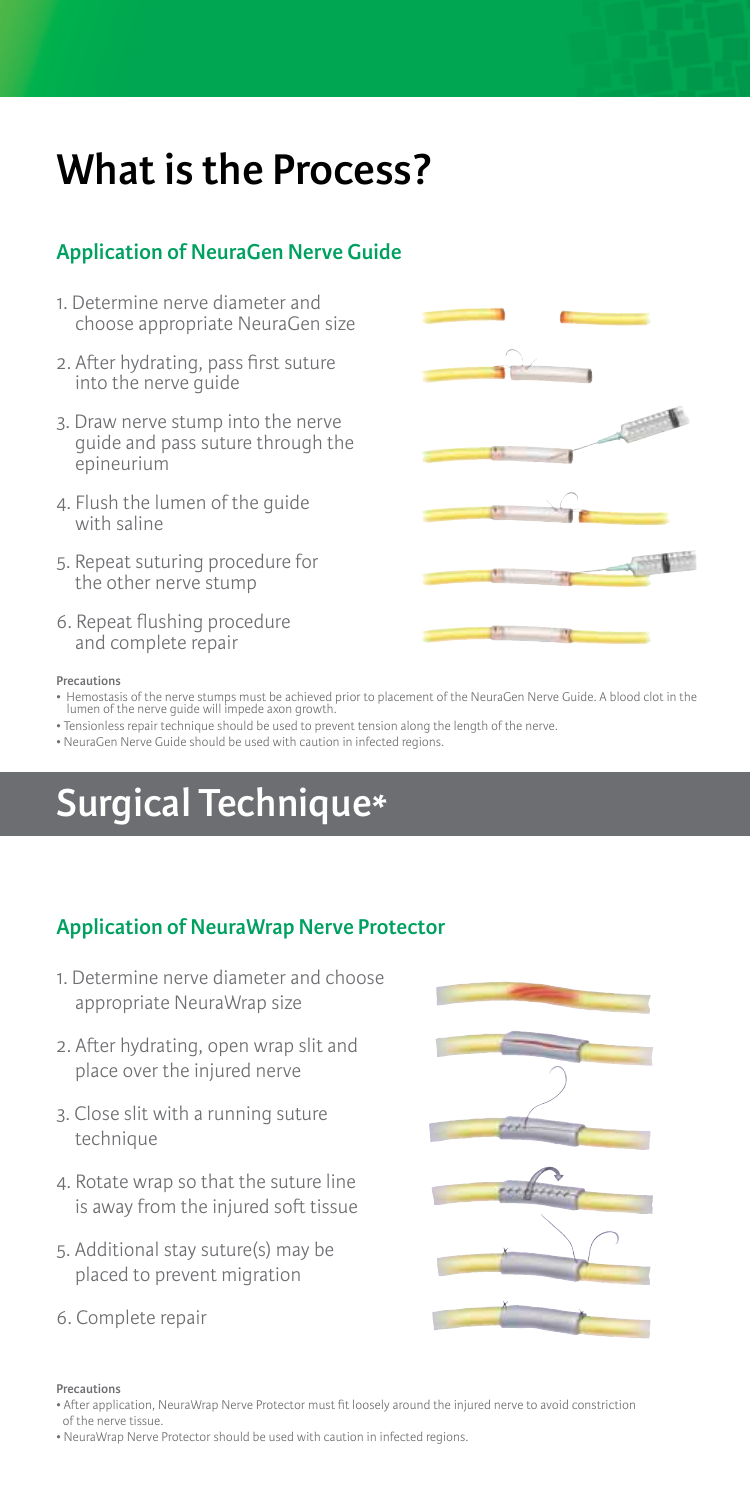# **Why Use Our Product?**

## **An Efficient Alternative to Nerve Graft or Direct Suture**

- Eliminates nerve harvest procedure and potential donor site complications
- Simple, rapid entubulation repair minimizes OR time and potential for scar formation and tissue ingrowth4
- Demonstrated functional recovery equivalent to nerve graft and direct suture<sup>1,4</sup>
- Manufactured from Ultra Pure Collagen™, minimizing pathogenic9 and immuno-rejection concerns<sup>10</sup>
- Readily available supply, extended shelf-life, dependable and precise sizes available

# **Benefits**

## **Biocompatible Isolation of Healing Nerves**

- Generated from Integra's Ultra Pure Collagen™ technology
- Mechanically resists compression from surrounding tissue and excludes scar tissue ingrowth<sup>3,4</sup>
- Recovers and maintains closure once placed around nerve<sup>3,8</sup>
- Remains in place during active phase of tissue healing4
- Completely resorbed after tissue response has resolved4